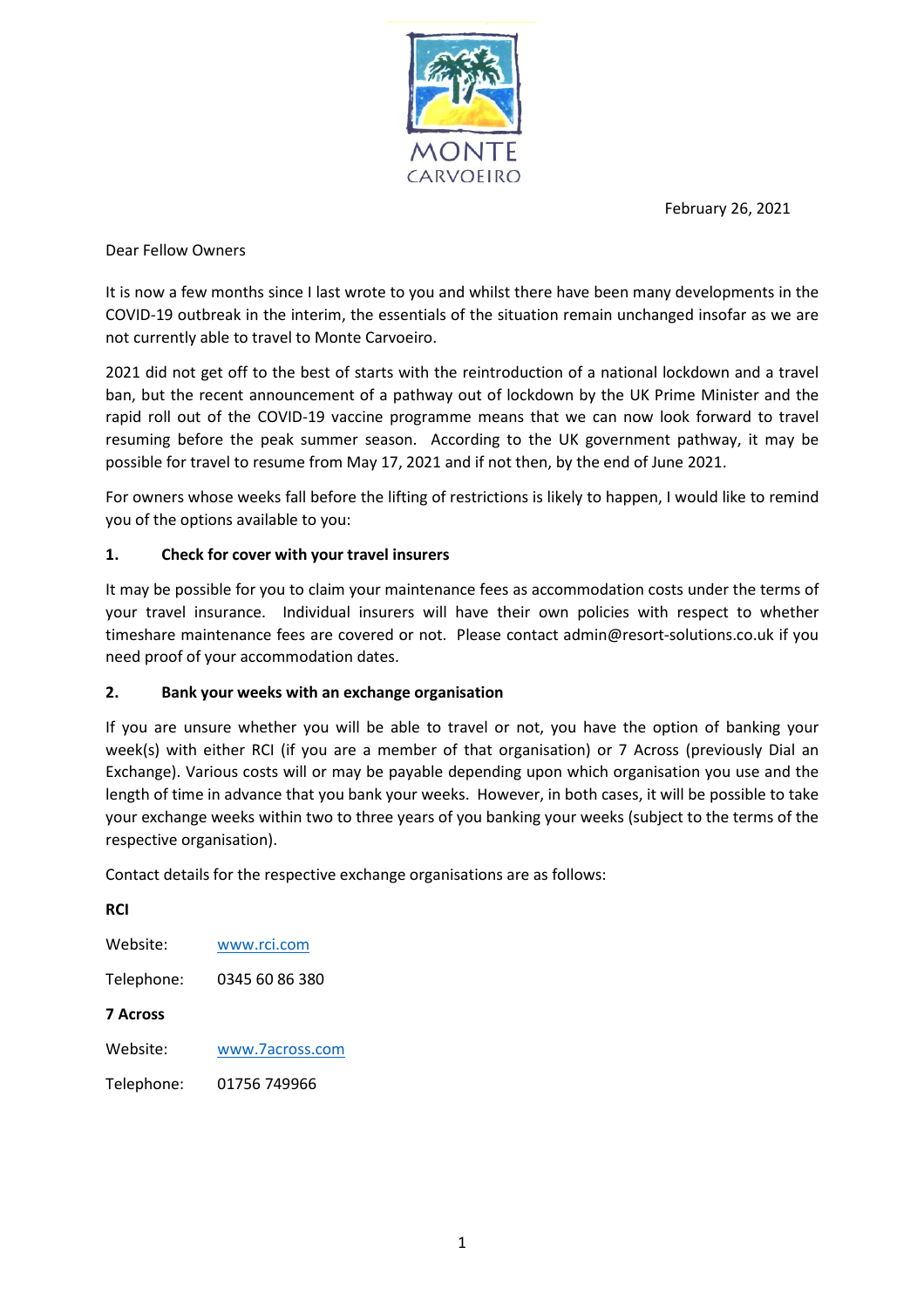

## 3 Request an internal exchange for later in the same maintenance fee year

Owners are able to request an internal exchange for occupancy later in the same maintenance fee year, subject to the request being made at least 8 weeks in advance of their occupancy date and to there being available inventory into which to exchange. The Monte Carvoeiro occupancy year runs June to May and therefore, in practical terms, this option will only be of use to those owners with weeks falling after the end of May 2021.

All internal exchanges are subject to a transaction fee of £70, which applies to each block of weeks you are moving. For example, if you own two weeks in June and you would like to take those weeks in December, the charge would be £70 for arranging the internal exchange. However, if you wanted to take one week in October and the other week in December, the charge would be £140, as that would represent two separate bookings.

If you would like to enquire about availability for an internal exchange, please contact Resort Solutions on admin@resort-solutions.co.uk

As you will appreciate, we are dealing with a period of rapid and perpetual change and we are therefore keeping matters under constant review. Whilst the announcement of the pathway out of lockdown gives more clarity than we have had until now, all the key steps in the pathway and the associated dates are subject to revision should matters not progress as hoped. Accordingly, whilst we know the dates associated with the anticipated relaxation of the rules will not be brought forward, there is the potential for some of the key dates to be pushed back. I therefore urge you all to keep your plans for travel under constant review, both in terms of checking the official government websites for advice and the Resort Solutions website for any updates specific to Monte Carvoeiro.

Despite the difficult circumstances we find ourselves in, the Committee are delighted that the overwhelming feedback we have received from owners has been very supportive and this has been backed up by the level of maintenance fee collections for the year to May 31, 2021 which are broadly in line with what we would expect in a "normal" year. To the end of January 2021, I am pleased to report that we have already collected nearly 98% of the maintenance fees invoiced, with funds still being collected. The Committee would like to extend their sincere thanks to the owners who have expressed their ongoing support for the Committee and the Resort.

Amid the mixed news relating to COVID-19, the team at Monte Carvoeiro have been doing a sterling job in keeping the Resort in excellent condition with a rolling programme of internal redecoration in those apartments which were most in need of it. You can be assured that the Resort will be in excellent condition when you next visit and the team are looking forward to welcoming as many of you as possible as soon as international travel resumes.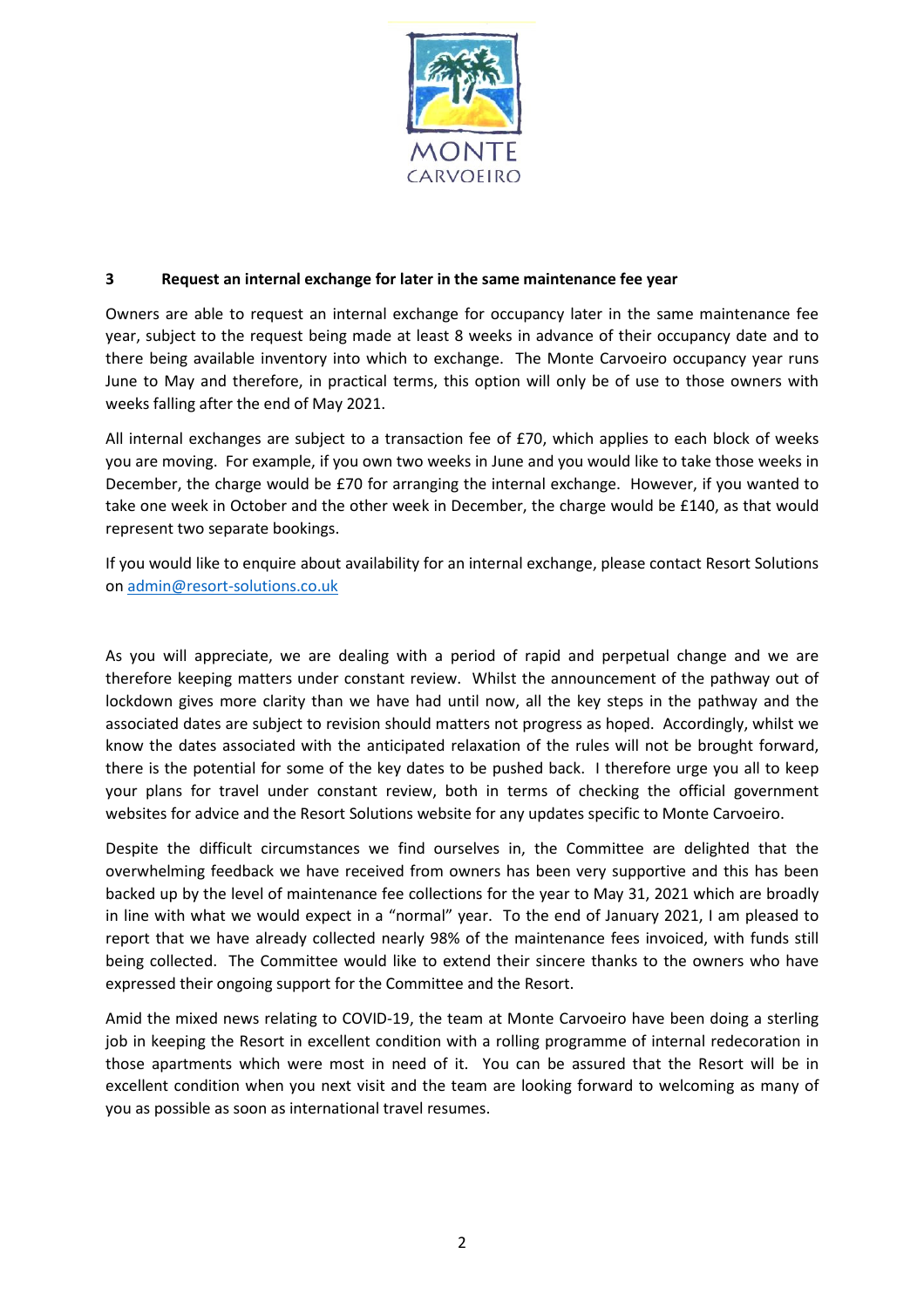

At the time of the Club's last AGM, I informed you that we did not expect to be in a position to finalise the partial maintenance fee credit due to owners who had been affected by the COVID-19 outbreak and who met the criteria set out in my previous communications (beginning with my Chairman's 2020 Newsletter dated April 20, 2020), until the earlier of the ending of travel restrictions imposed by COVID-19 or the next financial year end (May 31, 2021). Having reviewed the matter further, I am pleased to announce that the Committee intend to bring this process forward so that they can finalise the maintenance fee credits due to those owners who have been affected and meet the specified criteria up to March 31, 2021, prior to the issue of the maintenance fee invoices for the year June 1, 2021 to May 31, 2022.

The calculation will be carried out as follows:

- A list of affected owners who meet the criteria will be compiled for the period from the beginning of the COVID-19 outbreak (arrivals on or after the March 21, 2020) to the last week of March 2021 (week commencing March 27, 2021). This list has already been compiled to the end of January 2021 and will be updated on a monthly basis to the end of March 2021,
- The savings for the above period will be calculated by reference to the savings already provided for in the financial statements for the year ended May 31, 2020 (£41,518) plus the savings for the period from June 1, 2020 to March 31, 2021, calculated by reference to the management accounts for that period, when compared to the amounts budgeted for that period.
- Given the time taken to calculate the number of weeks which qualify and the time to produce the Resort's management accounts, this calculation is not expected to be finalised until the latter part of April 2021. At this point the amounts will be communicated to owners and will be credited to those owners affected up until the end of March 2021.

Owners may question why the credits will only initially be applied to those weeks affected by COVID-19 to the end of March 2021. The answer is simply one of timing. The Committee are keen to ensure that the credits are shown on the invoices for the maintenance fees for the year ending May 31, 2022. These invoices will be issued in early May 2021 and in order to enable this to happen, a cut-off point of March 31, 2021 has to be applied for this initial round of credits.

For those owners with weeks in April and May 2021, if they are unable to travel and meet the specified criteria, they will receive the same credit as those in the period to March 31, 2021. However, these credits will not be applied until after the financial year end (May 31, 2021) when the number of weeks affected in April and May 2021 are known with certainty. Effectively a second round of credits, will be applied to these owners during the course of June 2021.

Therefore, by the end of June 2021, the Committee would expect any owner who has been unable to travel to the Resort since the start of the COVID-19 outbreak (and who meets the criteria) up and until the end of May 2021, to have received the respective maintenance fee credits due on their account. Accordingly, the maintenance fees for the year ending May 31, 2022 will be reduced by the maintenance fee credits applied and owners paying by direct debit will see their payments reduced as well.